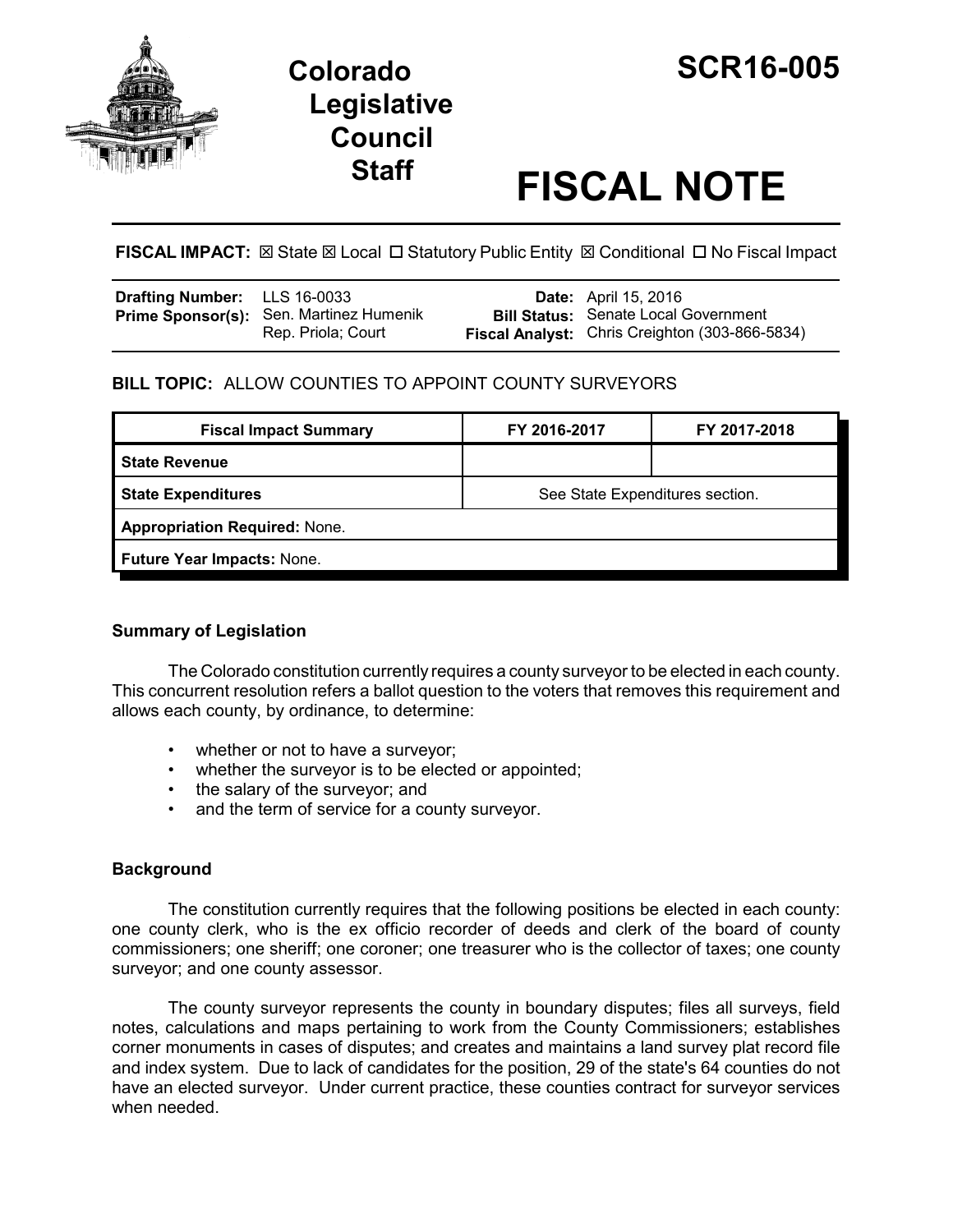April 15, 2016

Salaries for county surveyors are set in statute. Salaries currently range from \$1,000 per year for surveyors in the smallest counties, up to \$5,500 per year for surveyors in the largest counties.

#### **State Expenditures**

While this bill does not directly increase state costs, the referral of ballot measures results in costs as described below.

*Election expenditure impact (existing appropriations).* The bill includes a referred measure that will appear before voters at the November 2016 general election. Although no additional appropriation is required in this bill to cover election costs associated with this ballot measure, certain election costs to the state are appropriated as part of the regular budget process. First, state law requires that the state reimburse counties for costs incurred conducting a ballot measure election, paid from the Department of State Cash Fund. Second, the text and title of the measure must be published in one legal newspaper per county and an analysis of the measure must be included in the Ballot Information Booklet (Blue Book) mailed to all registered voter households prior to the election paid from the Ballot Analysis Revolving Fund. As of this writing, there will be at least one citizen-initiated measure on the ballot at the 2016 election, which will trigger the ballot costs shown in Table 1 below for a single ballot measure. Costs in 2016 will increase by approximately \$100,000 per measure beyond this base amount for each additional referred or initiated measure placed on the ballot.

| Table 1. Projected Costs of a Single Statewide Ballot Measure Election in 2016 |             |  |  |
|--------------------------------------------------------------------------------|-------------|--|--|
| <b>Cost Component</b>                                                          | Amount      |  |  |
| County Reimbursement for Statewide Ballot Measures                             | \$2,400,000 |  |  |
| Ballot Information Booklet (Blue Book) & Newspaper Publication                 | 670,000     |  |  |
| TOTAL                                                                          | \$3,070,000 |  |  |

#### **Local Government Impact**

Conditional upon approval by the voters, this concurrent resolution impacts counties in several ways. First, by eliminating the constitutional requirement that each county elect a surveyor, counties may choose not to elect a surveyor which will reduce local elections expenditures. Second, counties may choose to pay the surveyor an amount that differs from current state law, which could result in an increase or a decrease in county expenditures. Lastly, workload and costs increase for counties to pass ordinances stipulating the selection, salary, and term of the surveyor.

#### **Effective Date**

This concurrent resolution takes effect after the date of the official declaration of the vote by proclamation of the Governor, not later than 30 days after the votes have been canvassed.